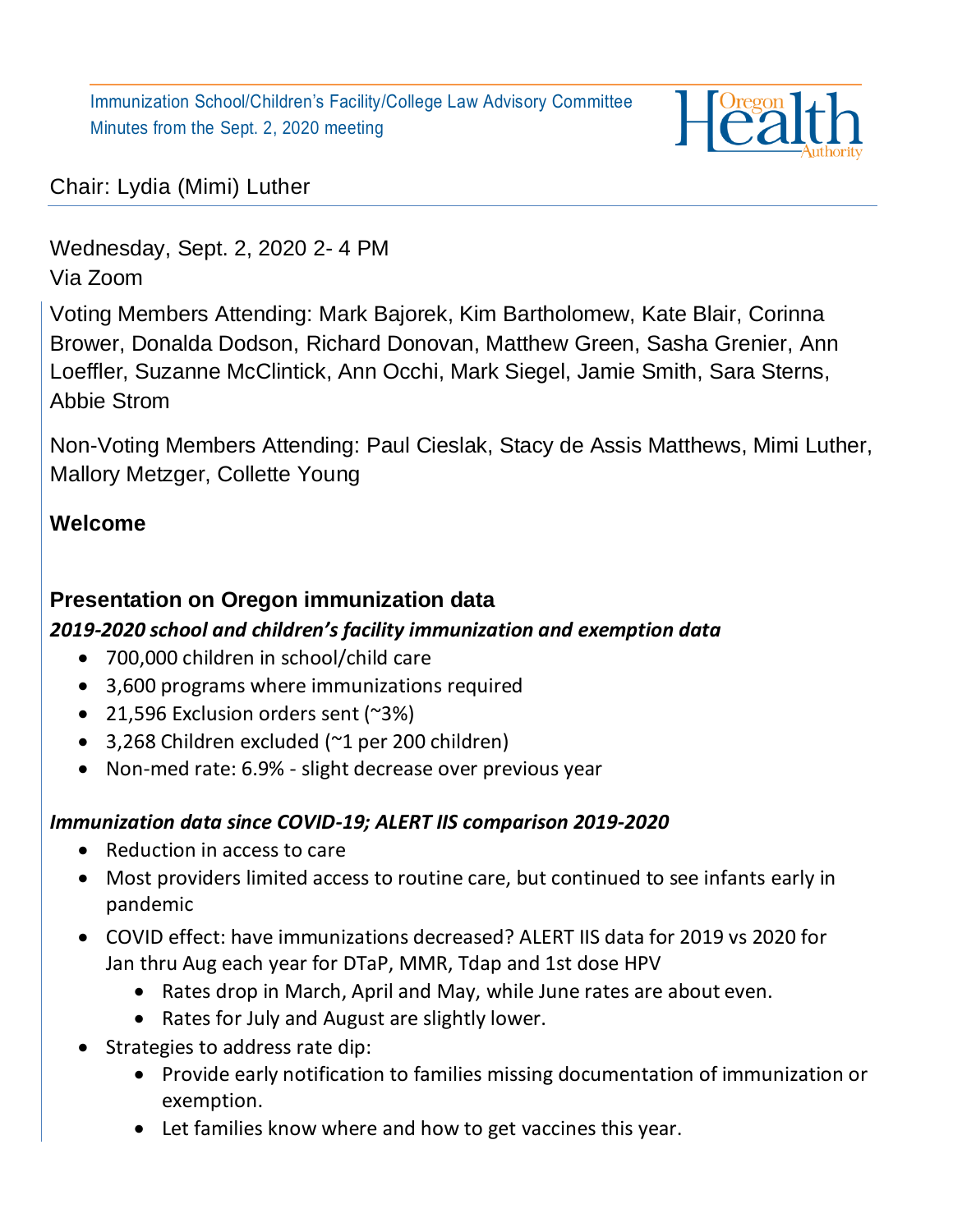

- Decrease the peak of immunization services this winter by spreading demand throughout the fall.
- Use school required vaccines as an opportunity to give all recommended vaccines—including influenza

### **Discussion:**

- Was pharmacy data included in numbers? *Yes, and Pharms were one of closed businesses, so contributed to fewer shots.*
- Shots are down is the take-away message. *Yes, and will need help from all across the board to catch up.*

# **Discuss the immunization requirements for this school year**

# Introduction

Thanks to committee for their work. Immunization is crucial to controlling disease spread. Do not like to see progress lost due to current pandemic. Also, a lot of work needs to be done before we see COVID-19 vaccine, and even longer before see sufficient quantities to even consider as school requirement.

Distance learning: requirements and exclusion—what are your thoughts and concerns?

- Question about whether current requirements would hold if kids are not going to be on site. MESD has been entering records already for Mult Co schools.
- Questions about whether immunization requirements will be suspended for a time this year.
- PSU off campus students not needing to fill measles requirement.
- Questions around would access to remote learning shut off if do not have shots.
- Would info be forthcoming about how to get imms.
- Consistent messaging needed for facilities and families.
- Work with families now so won't be excluded when schools are able to resume in person.
- SBHCs have limited hours, and availability to provide support.
- Parents not feeling pressure to get kids immunized now with them staying at home.
- Include early learning in messaging.
- Practice visits have dropped off, but well child visits have not.
- Will closure continue into February? Would exclusion day need to be pushed back? Thoughts?
- Geographic differences in school opening timelines. Each district has to plan for a variety of scenarios.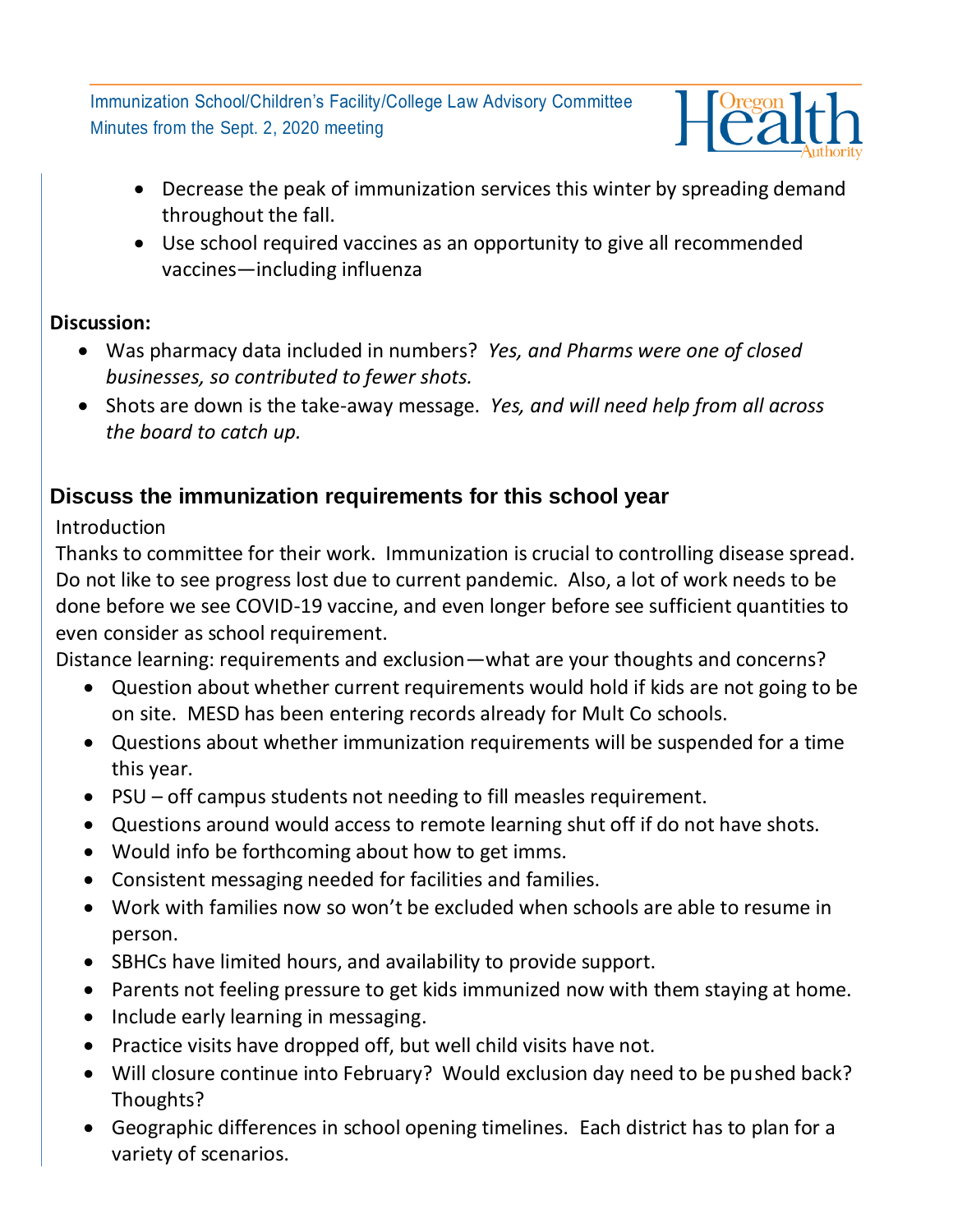

- Limited in person learning happening across the state now.
- Consider risks of changing dates and resulting confusion. Consistent dates would be easier for parents, to keep things as stable as possible.
- Is there data on the number of students affected? Yes, could look at data between this year and last. Also, school information systems have data that could help shed light on picture.
- Encourage schools to do immunization data entry as soon as possible to stay on top as things change. Will also help show where need is greater, but not all districts have the same capacity to enter data.

What are you planning to do differently this school year regarding immunizations?

- Appreciate have robust tracking system in ALERT IIS. Will be pulling in different staff to assist this year, and they will be looking up records at home.
- School districts are encouraged to have virtual parents' night. Could that be an opportunity to interface with parents, and include preventative health information as well.
- Virtual learning sometimes expands interactions, and having material available would be helpful in spreading the information.
- Nurses are busier; most sites have some onsite staff so working on safety there and managing online work, too.
- While COVID is in the forefront, other diseases like chicken pox or pertussis are circulating.
- Be creative and innovative in looking at ways to address the gaps. Would counties have resources to do onsite clinics, for example? Recognize it's not always on the top of the list for districts. Think about how to support partners. Not a single answer; may need to do a variety of approaches to reach target populations.

How can we increase vaccination in the fall and early winter to reduce the impacts of exclusions on students and work on local public health and schools?

- Any information that schools can pass out to families. Avoid asking districts to create the messaging.
- Providers have capacity to see kids, but there may be a need to help with connecting patients to providers.
- Message that there will not be a change in immunization requirements and now's the time to get started.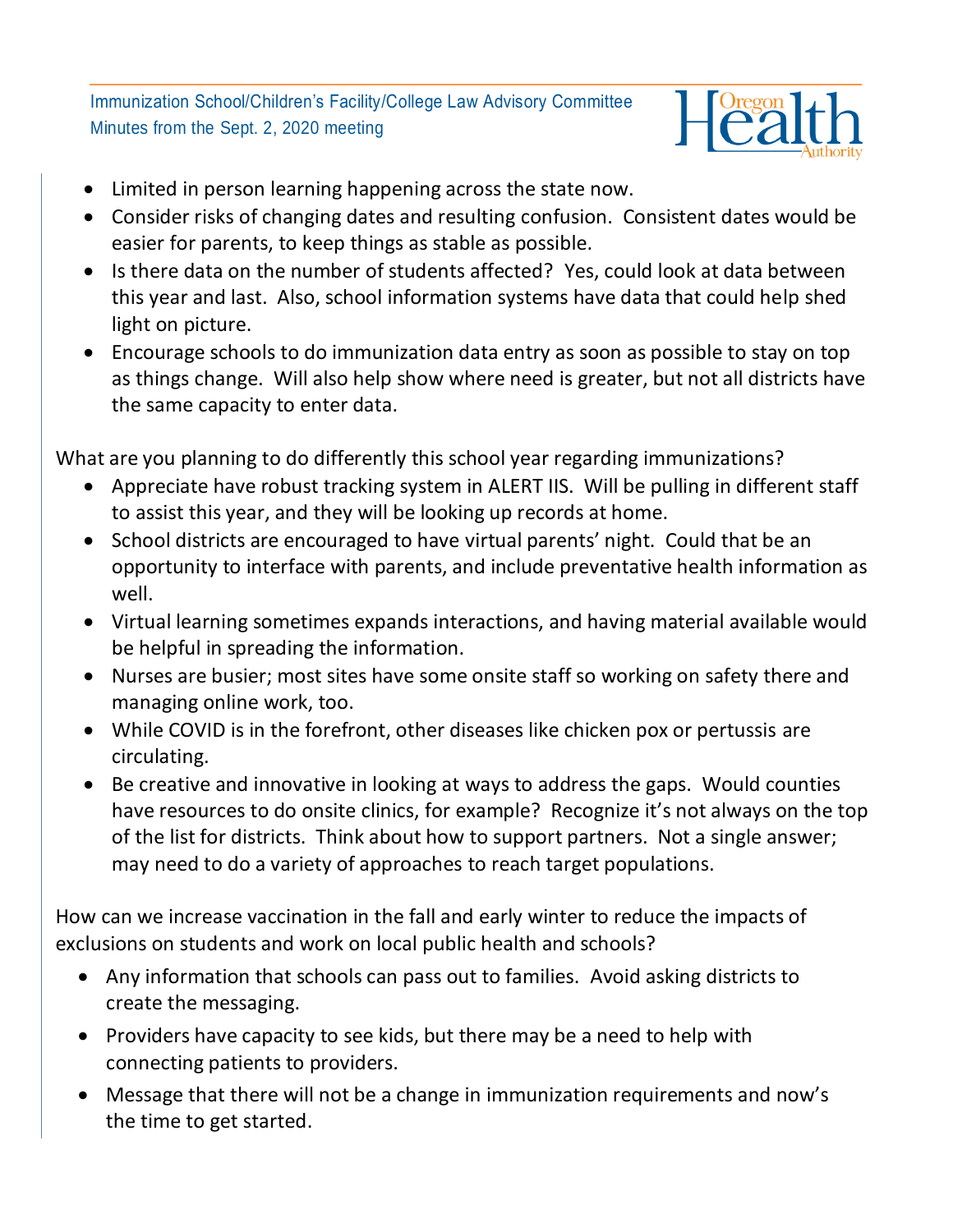

- Any talk of drive-thru clinics for flu and other vaccines like Tdap? Yes, a couple of Multco practices are looking at doing them.
- Many families need a variety of services beyond immunization, so drive-thru may not be ideal for all.
- Find opportunities to connect with teachers to help pass the message.
- Reach out with ideas: [Oregon.imm@dhsoha.state.or.us](mailto:Oregon.imm@dhsoha.state.or.us)

### **Review the criteria used to make recommendations for school/children's facility/college immunization requirements.**

This committee has developed a set of criteria for adding to school immunization requirements. (see below)

Would like to convene a workgroup to look at integrating equity into criteria. Volunteers? What kind of timeline? *Sometime in the 6 months* Richard Donovan, Ann Occhi, Donalda Dodson, Sasha Grenier, Corinna Brower volunteer.